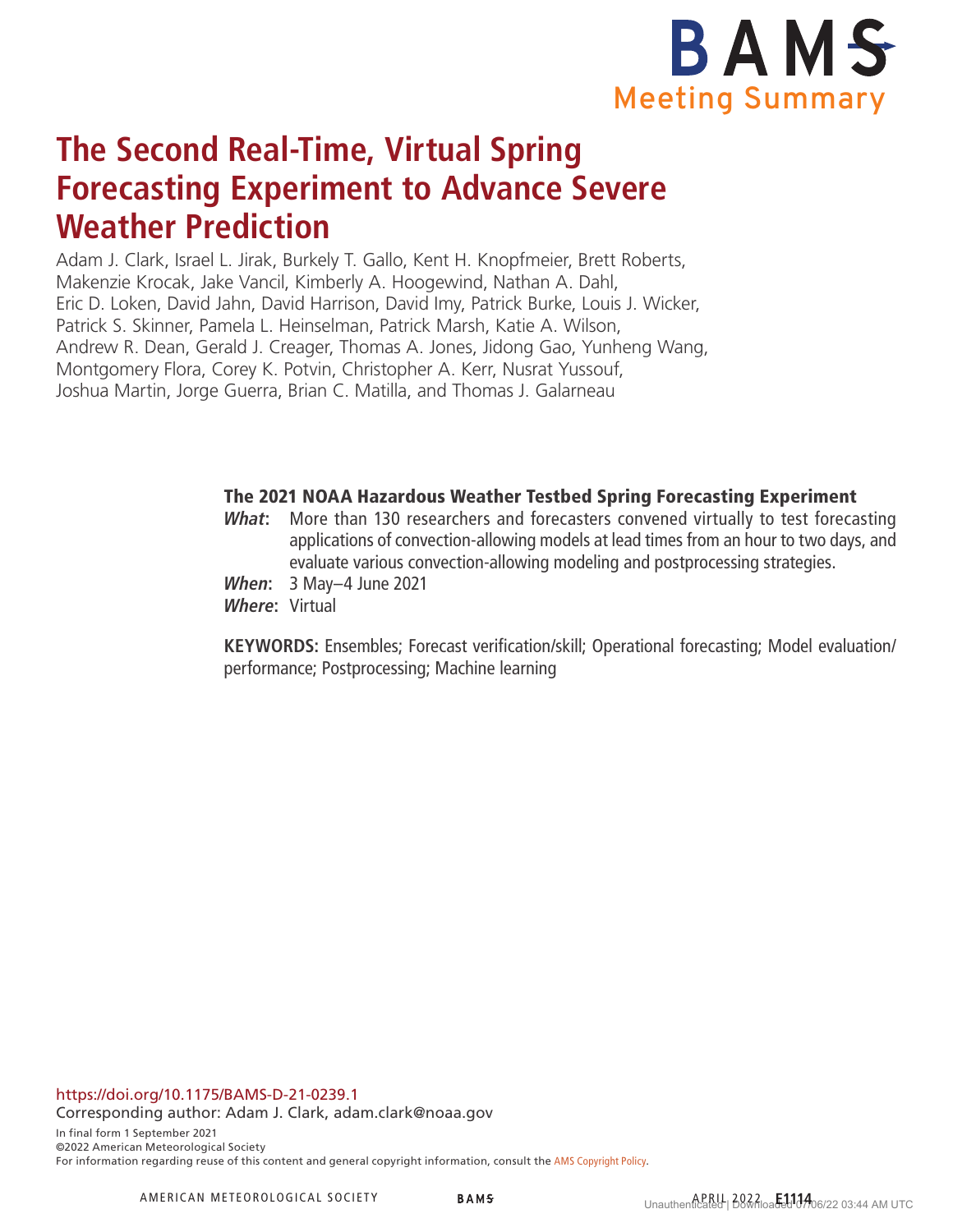AFFILIATIONS: **Clark, Wicker, Heinselman, and Potvin**—NOAA/OAR/National Severe Storms Laboratory, and School of Meteorology, University of Oklahoma, Norman, Oklahoma; **Jirak, Marsh, and Dean**—NOAA/NWS/NCEP/Storm Prediction Center, Norman, Oklahoma; **Gallo, Vancil, Dahl, Jahn, and Harrison**—NOAA/NWS/NCEP/Storm Prediction Center, and Cooperative Institute for Mesoscale Meteorological Studies, University of Oklahoma, Norman, Oklahoma; **Knopfmeier, Hoogewind, Skinner, Wilson, Creager, Jones, Wang, Flora, Kerr, Martin, Guerra, and Matilla**—NOAA/OAR/National Severe Storms Laboratory, and Cooperative Institute for Mesoscale Meteorological Studies, University of Oklahoma, Norman, Oklahoma; **Roberts**—NOAA/NWS/NCEP/Storm Prediction Center, and NOAA/OAR/National Severe Storms Laboratory, and Cooperative Institute for Mesoscale Meteorological Studies, University of Oklahoma, Norman, Oklahoma; **Krocak**—NOAA/NWS/NCEP/Storm Prediction Center, and Cooperative Institute for Mesoscale Meteorological Studies, and Center for Risk and Crisis Management, University of Oklahoma, Norman, Oklahoma; **Loken, Yussouf, and Galarneau**—NOAA/OAR/National Severe Storms Laboratory, and Cooperative Institute for Mesoscale Meteorological Studies, and School of Meteorology, University of Oklahoma, Norman, Oklahoma; **Imy, Burke, and Gao**—NOAA/OAR/National Severe Storms Laboratory, Norman, Oklahoma

he 2021 NOAA Hazardous Weather Testbed Spring Forecasting Experiment (2021 SFE) was held virtually 3 May–4 June 2021. SFEs are co-led by the NWS/Storm Prediction Center (SPC) and OAR/National Severe Storms Laboratory (NSSL he 2021 NOAA Hazardous Weather Testbed Spring Forecasting Experiment (2021 SFE) was held virtually 3 May–4 June 2021. SFEs are co-led by the NWS/Storm Prediction Center (SPC) and OAR/National Severe Storms Laboratory (NSSL), and test new severe and facilitate experiments for optimizing convection-allowing model (CAM) ensemble design informing Unified Forecast System (UFS; <https://ufscommunity.org>) development. Well-vetted virtual meeting tools enabled the most SFE participation ever: 133 forecasters, researchers, and students from around the world. Gathering a diverse community to learn from one another has been a hallmark of SFEs that has continued in virtual experiments. However, science-based discussions and establishing new collaborations are more difficult in the virtual environment. Nevertheless, lessons learned could benefit a future hybrid approach involving both in-person and virtual participation.

SFE 2021 forecasting activities involved SPC operational product and service improvements and "data denial experiments" with CAM guidance withheld from a control group. Model evaluations emphasized the 64-member Community Leveraged Unified Ensemble (CLUE; Clark et al. 2018), with CLUE experiments examining data assimilation methods, strategies for single-model CAM ensemble design, and impact of regional domain size on day 2 model performance. Other evaluations studied machine-learning applications for severe weather, mesoscale analyses, NSSL's Warn-on-Forecast System (WoFS), and calibrated severe weather guidance from operational global and regional ensembles.

#### Some highlights of the 2021 SFE

To explore short-term forecasting applications of WoFS and other CAMs, participants used this guidance to generate mesoscale discussions and present the product to a group of participants. This was a popular activity pushing participants to synthesize CAM output. One participant noted, "I loved doing that! ... As a model developer/researcher, I don't get to sit in 'the hot seat' ... It gave me a chance to be more creative and thoughtful in my forecasting process."

In another activity, two groups generated Day 2 Convective Outlooks. One group used CAMs and all other available data (All Data), while CAMs were withheld from the other (No CAMs).